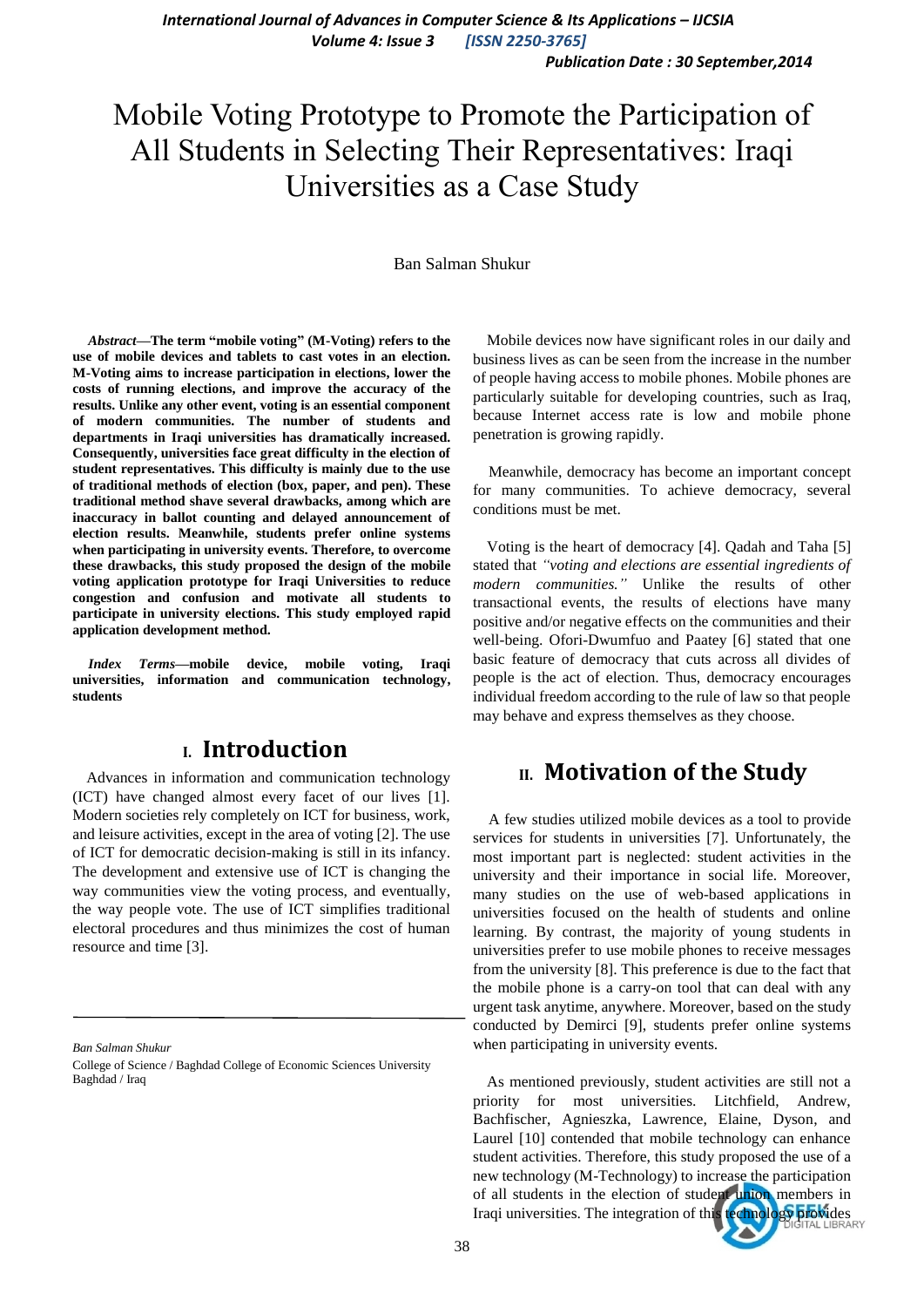#### *Publication Date : 30 September,2014*

the infrastructure to implement the target solution. Universities are considered important educational institutions in Iraq.

Therefore, universities were selected in the application of this technology. Students and young adults utilize a variety of technologies at levels that are much higher than that of other age groups [11–13].

## **III. Objectives of the Study**

The primary objectives of this study are indicated below.

- Identify the requirements of the mobile voting (M-Voting) application prototype for Iraqi Universities (MVAP-UI)
- Design MVAP-UI
- Evaluate MVAP-UI [ This Section will discuss more detail in future work]

## **IV. Previous Research**

According to Jones-Douglas [14], the first paper ballot began to replace oral voting in Rome in 139BC and in the United States in the beginning of 1629. The first modern paper ballot called the Australian ballot was used in Australia in 1959.

### *A. M-Voting System*

M-Voting is an improvement of the e-voting and telephone voting systems. Owners of portable phones can subscribe to a service that enables them to participate in selecting political officials in government seats [15]. M-Voting involves the use of mobile devices for citizen input to political decision making. M-Voting is extensively utilized around the world as a means of encouraging participation, particularly among the young in remote areas. M-Voting is also far cheaper than other alternatives. It is simpler to administer and obviates the need for polling places and warehousing of tabulation equipment. M-Voting also means that citizens do not have to go and look for kiosks or obtain a connection to the house. Nowadays, people carry a mobile access terminal wherever they go. The other benefits of using mobile devices for voting include portability and mobility, flexibility, convenience, remote accessibility, ease of use, and utility.

In this modern society, mobility has become one of the most important ICT trends; it affects all the facets of modern life [16].Given the technological revolutions in the ICT industry, the deployment of mobile systems now offers sophisticated and complex services, such as mobile information systems, mobile television, mobile payments, and even mobile government. Given that these devices provide rapid access to information, they are in high demand [17].

In Iraq and most countries, mobile phones are the easiest and least expensive means of communication and are, in fact, more pervasive than Internet access [18].

### *B. Advantages of the M-Voting System*

Mobile phones have several unique characteristics that distinguish them from other online media [19]. Mobile phone voting systems do not only offer mobility and flexibility to its users but also [2]

- Guarantee an increase in participation and offer voters more options—The system evidently offers convenience to the voter, encourages more voters to cast their votes remotely, and has a significant capability to produce high voter turnout.
- Decrease logistical and administrative costs—The system reduces the amount and cost of materials required for printing and distributing ballots. The number of personnel required to assist in voting stations also decreases.
- Speed up and increase the accuracy of casting and counting votes — In this system, no invalid or unclear ballots are collected. The automatic gathering and counting of ballots decrease the amount of time spent on counting votes and delivering the results.
- Provide better accessibility to old and disabled people—This system is suitable for disabled and older citizens. They can cast their votes comfortably in their own homes.

As a result of mobile phone penetration, a number of researchers have conducted research on M-Voting. Some of these researchers are listed in Table I.

|                                     |              |                                                                     | I ABLE I. DUNINAR I OF FREVIOUS RESEARCHERS [2]                                                                                                                                                                                                                                                                                                                                                                                                                                                                                                                                                                                                |
|-------------------------------------|--------------|---------------------------------------------------------------------|------------------------------------------------------------------------------------------------------------------------------------------------------------------------------------------------------------------------------------------------------------------------------------------------------------------------------------------------------------------------------------------------------------------------------------------------------------------------------------------------------------------------------------------------------------------------------------------------------------------------------------------------|
|                                     |              |                                                                     |                                                                                                                                                                                                                                                                                                                                                                                                                                                                                                                                                                                                                                                |
| Author(s)<br>Warrier                | Year<br>2010 | <b>Topic of the</b><br>project<br>Cell phone-based<br>voting system | <b>Description</b><br>SMS-based<br>The<br>voting<br>machine<br>developed by Warrier allows voters to<br>cast their vote by sending anSMS in a<br>predefined format with a<br>unique<br>password and identification number in<br>the comfort of their own homes. The<br>voting machine receives and decodes the<br>message and verifies the pin and<br>identification numbers. If both numbers<br>match, then the voting machine accepts<br>the vote. Otherwise, the message is<br>rejected by the machine. The voting<br>system employs a PIC microcontroller<br>and a GSM modem to receive messages<br>from voters. An LCD screen is utilized |
| Gentles and<br>Sankaranaray<br>anan | 2012         | Application of<br>biometrics in<br>M-Voting                         | to display the final result. In this system,<br>no security measures exist to provide<br>integrity. Thus, the system is vulnerable<br>to security threats.<br><b>The</b><br>researchers<br>developed<br>a<br>biometrics-authenticated<br>M-Voting<br>which<br>system,<br>uses<br>fingerprint-supported biometric control<br>information and encryption as well as<br>secure socket layers to make the<br>software more secure. Their system<br>the existing GSM<br>utilizes<br>mobile                                                                                                                                                          |
|                                     |              |                                                                     | system, which consists of a GSM SIM<br>card.The software developed operates<br>only on Android 3.0 operating system.<br>The voter must possess a smartphone to<br>be able to use this system as it requires<br>high-tech<br>camera<br>and<br>scanning<br>capabilities to capture the ridges of<br>fingerprints and biometrics information<br>for authentication.                                                                                                                                                                                                                                                                               |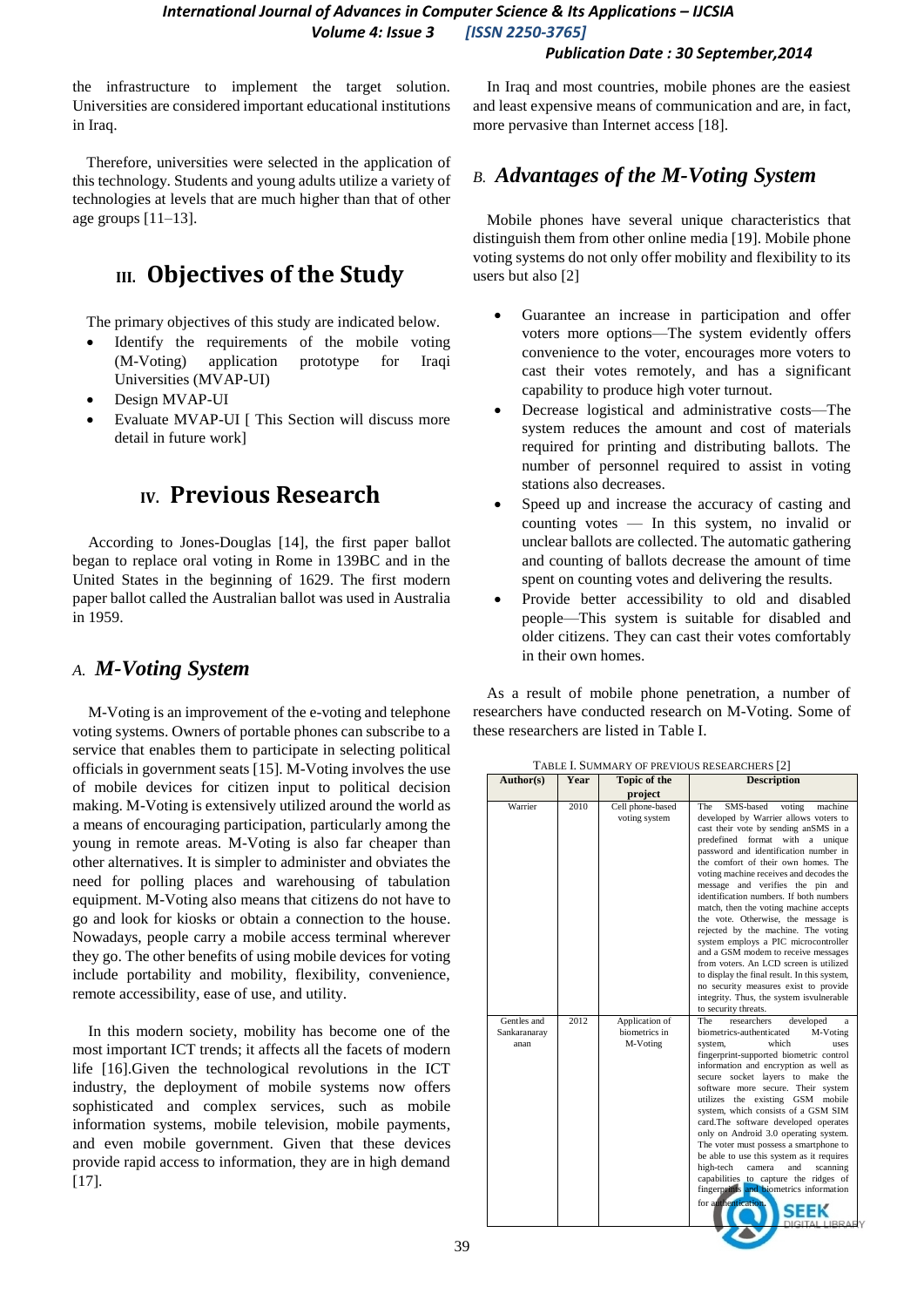#### *Publication Date : 30 September,2014*

| Raghavan and | 2010 | Architecture of | In 2010, Reddy and Raghavan adopted         |
|--------------|------|-----------------|---------------------------------------------|
| Reddy        |      | multichannel    | modern technologies to reduce voting        |
|              |      | multi-database  | These<br>technologies<br>time.<br>are       |
|              |      | (MCMD) voting   | incorporated into their system to provide   |
|              |      | system          | accessibility, efficiency, feasibility, and |
|              |      |                 | flexibility. Anautomated teller machine,    |
|              |      |                 | the Internet, telephones, and mobile        |
|              |      |                 | phones are utilized in this system to form  |
|              |      |                 | a MCMD voting architecture. In this         |
|              |      |                 | architecture, offline and online voting     |
|              |      |                 | technologiesare adopted. The offline        |
|              |      |                 | system is divided<br>voting<br>into         |
|              |      |                 | paper-based offline voting and paperless    |
|              |      |                 | offline voting. The online voting system    |
|              |      |                 | is divided into stationary online voting    |
|              |      |                 | and mobile online voting. MCMD              |
|              |      |                 | voting proved to be cheaper compared        |
|              |      |                 | with traditional voting. However, the       |
|              |      |                 | performance of the system on parallel       |
|              |      |                 |                                             |
|              |      |                 | servers requires improvement.               |

## **V. Method**

Traditional lifecycles were developed in the 1970s and are still extensively utilized today. Traditional life cycles are based on a structured step-by-step approach to develop systems [20] (see Figure 1). This rigid sequence of steps forces a user to "signoff" after the completion of each specification before development can proceed to the next step [21].



The requirements and design are then refined, and the system is coded, tested, and implemented. With such conventional methods, a long delay occurs before the customer obtains any result. In addition, the development process can take so long that the customer's business could fundamentally change before the system is even ready for use.

Rapid application development (RAD) methodology was utilized in the current study. According to Siddiqi [22], RAD compresses the step-by-step development of conventional methods into an iterative process as shown in Figure 2. Thus, RAD approach includes developing and refining the data models, process models, and prototype in parallel using an iterative process. User requirements are refined, a solution is designed and prototyped, the prototype is reviewed, user input is provided, and the process begins again.



Fig.2. RAD method (adopted from ref.[20])

RAD is a new, highly interactive system development approach that emerged in the 1990s. RAD is a concept that allows products to be developed faster at higher quality. In addition, RAD attempts to address the weaknesses of structured development methodologies, namely, long

development periods and difficulty in understanding a system from a paper-based description. Moreover, RAD refers to a development life cycle designed to facilitate much faster development and produce systems of higher quality than the traditional life cycle [23]. RAD is designed to take advantage of powerful development software, such as computer-aided software engineering tools, prototyping tools, and code generators. The key objectives of RAD are high speed, high quality, and low cost.

Generally, RAD is a process through which the development cycle of an application is expedited. Thus, RAD allows for the faster development of quality products and conservation of valuable resources [24].

## **VI. Prototype Design and Architecture**

The goal of this study is to design an efficient and effective prototype that allows students in Iraqi universities to instantly cast a vote without time limit during the election period. From the software engineering perspective, the proposed design promotes reusability through the use of standard services implemented and deployed by employing a platform as a service. Mobile devices are the most adopted means of communication in developing countries (such as Iraq), with its penetration higher than that of all other electronic devices put together. Therefore, mobile devices are considered a good potential alternative for voting platforms and any other activity in Iraq. Thus, a simple prototype application that can be installed on user mobile phones with limited pictures or graphics (less cost) is proposed in this study. Figure 3 shows the main page of MVAP-UI. Fig. 1. Traditional mediant of the students to the students the students of the students of the students the students to enter the students to the students to the students the students to the students to the students to th



Fig. 3. Main MVAP-UI page

The application allows students to register by requesting for their Matric, password, and some personal information. The system then retrieves the personal information and matches it with the "Textbox" for the Matric and password (often passport number). When the result is positive, the system allows the students to cast their vote. Otherwise, the

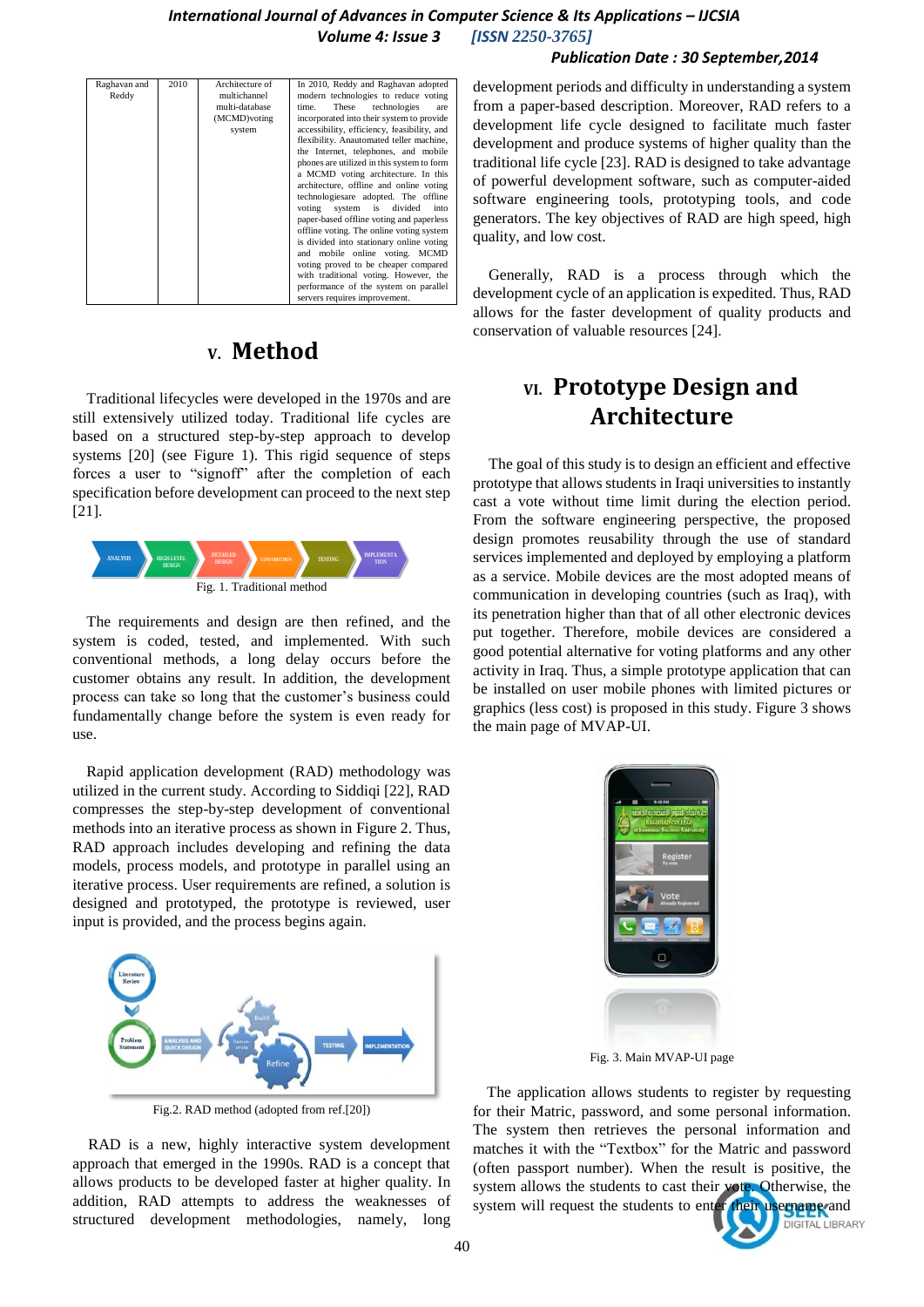#### *Publication Date : 30 September,2014*

password again. After a successful log-in, students can select a representative from a number of candidates and cast their vote as shown in Figure 4.



Fig. 4. Election page for MVAP-UI

MVAP-UI enables students to participate in selecting candidates for student union seats in Baghdad University. Figure 5 shows the MVAP-UI architecture.



Fig. 5. MVAP-UI architecture

## **VII. Conclusion and Future Work**

One of the advantages of the Internet is its ability to connect people around the world regardless of race, religion, gender, or any other difference. The Internet has become a fertile place where social networks, friendships, and even social movements develop rapidly. Participants express themselves more freely on the Internet than in the real world. Moreover, advances in technologies have changed almost every facet of our lives. One of the exceptions to this trend is in the area of the voting system. A manual voting system offers reasonable balance between security and reliability. However, it is not a scalable and feasible model for the modern world. M-Voting systems guarantee benefits in terms of remote accessibility and ease of use. However, M-Voting is still in its infancy in educational institutions. Considerable research on this topic is still required. Therefore, an M-Voting prototype for Iraqi universities was developed in this study. This prototype will enable students to vote anytime, anywhere during election period. Moreover, this study attempted to add new knowledge to the literature in this area. According to the study conducted by Magro [25], E-participation remains low throughout the world.

In the future, we intend to validate the proposed M-Voting system in a real-world setup to assess the benefits of the solution in large-scale scenarios [third objective]. In addition, we intend to implement several service enhancements for security and management with interaction among actors. Our future studies will focus on social media in the Iraqi context, which has not been studied yet in this field.

ACKNOWLEDGMENTS

#### **REFERENCES**

- [1] J. C. Aker, P. Collier, and P. C. Vicente, "Is information power? Using cell phones during an election in Mozambique," *Document présenté à School of Business and Economics, Universidade Nova de Lisboa,* vol. 20*,* 2011.
- [2] O. Kogeda and N. Mpekoa, "Model for A Mobile Phone Voting System for South Africa," in *2013 Conference*, 2013.
- [3] U. Ekong and V. Ekong, "M-Voting: A Panacea for Enhanced E-Participation," *Asian Journal of Information Technology,* vol. 9*,* no. 2*,* pp. 111-116, 2010.
- [4] F. I. Hazzaa, S. Kadry, and O. K. Zein, "Web-Based Voting System Using Fingerprint: Design and Implementation," *International Journal of Computer Applications in Engineering Sciences,* vol. 2*,* no. 4*,* 2012.
- [5] G. Z. Qadah and R. Taha, "Electronic voting systems: Requirements, design, and implementation," *Computer Standards & Interfaces,* vol. 29*,* no. 3*,* pp. 376-386, 2007.
- [6] G. Ofori-Dwumfuo and E. Paatey, "The design of an electronic voting system," *Research Journal of Information Technology,* vol. 3*,* no. 2*,*  pp. 91-98, 2011.
- [7] M. A. K. Alshaher, "Development of an Electronic Election System to Promote The Participation Of All Students in Choosing Their University Representatives," presented at the Paper presented at the International Conference on Computer Science and Information Technology., 2014.
- [8] F. YANG and S. WANG, "STUDENTS'PERCEPTION TOWARD PERSONAL INFORMATION AND PRIVACY DISCLOSURE IN E-LEARNING," *Turkish Online Journal of Educational Technology,*  vol. 13*,* no. 1*,* p. 207, 2014.
- [9] N. Demirci, "University Students' Perceptions of Web-based vs. Paper-based Homework in a General Physics Course," *Eurasia Journal of Mathematics, Science & Technology Education,* vol. 3*,* no. 1*,* 2007.
- [10] A. Litchfield, A. Bachfischer, E. Lawrence, and L. Dyson, "Directions for mlearning research to enhance active learning," 2007.
- [11] C. Iro-Idoro, K. Ayodele, and B. Okuwoga, "Technology use and self-efficacy as predictors of academic standing among polytechnic students in Ogun State," *International Journal of Social Sciences and Entrepreneurship,* vol. 1*,* no. 7*,* pp. 131-139, 2013.
- [12] R. Junco and J. Mastrodicasa, "Connecting to the net. generation," *Securing the eCampus,* vol. 2*,* 2007.
- [13] A. Lenhart, M. Maddenn, and P. Hitlin, "Teens and technology: Youth are leading the transition to a fully wired and mobile nation," 2005.
- [14] W. Jones-Douglas, "Problems with computer based voting systems," 2001.
- [15] U. Ekong and C. Ayo, "The Prospects of M-Voting Implementation in Nigeria," *3GSM & Mobile Computing: An Emerging Growth Engine for National Development,* pp. 172-179, 2007.
- [16] M. Kumar, T. S. Kumar, M. Hanumanthappa, and D. E. Geetha, "Secure Mobile Based Voting System," in *Proceedings of 6th*
- *International Conference on E-Governance, IIT Delhi,* 2008.<br>
O. Kogeda and N. Mpekoa, "Model for A Mobile Phone Voting<br>
System for South Africa " in 2013 Conference 2013 [17] O. Kogeda and N. Mpekoa, "Model for System for South Africa," in 2013 Confer **GITAL LIBRARY**